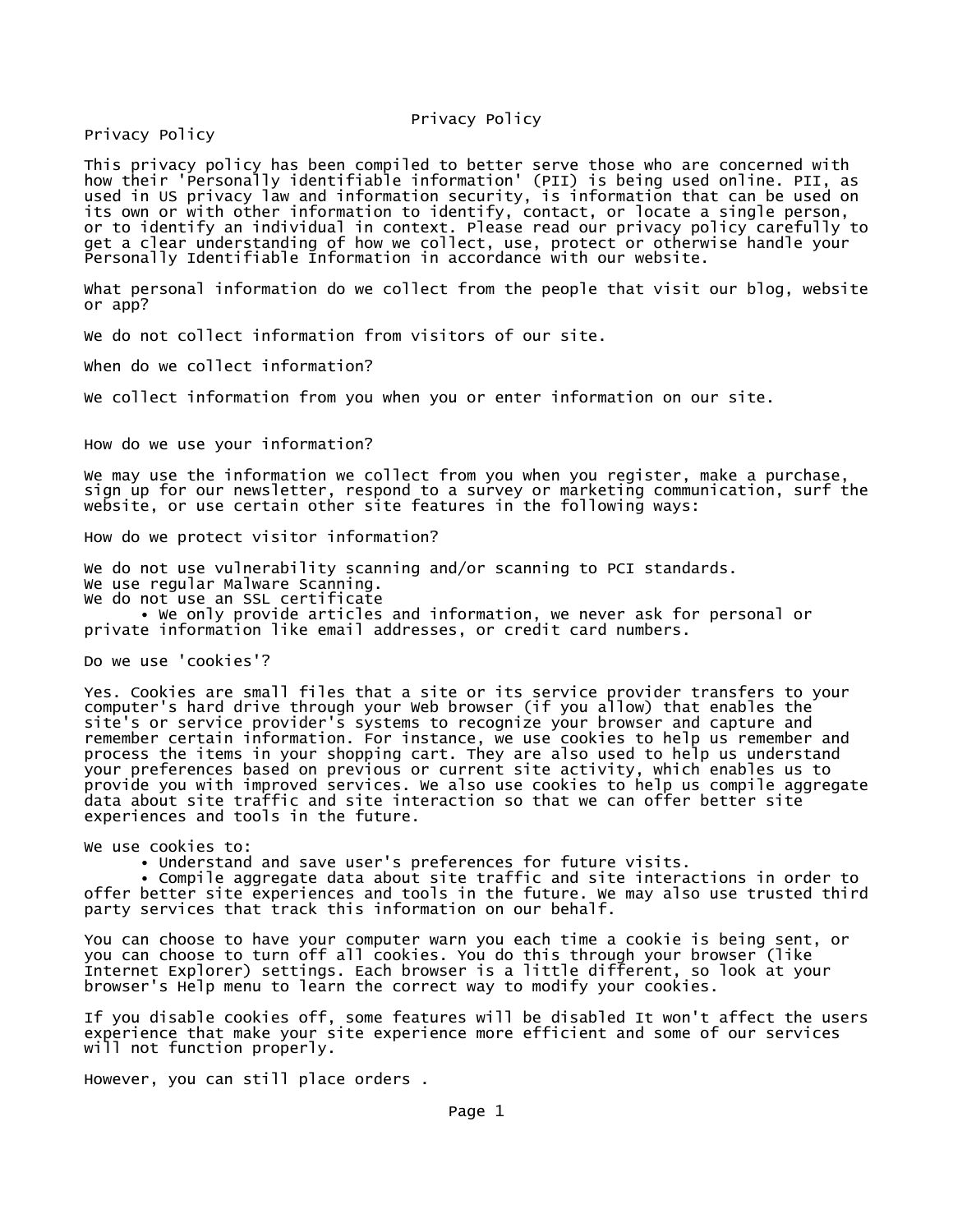Third Party Disclosure

We do not sell, trade, or otherwise transfer to outside parties your personally identifiable information unless we provide you with advance notice. This does not include website hosting partners and other parties who assist us in operating our website, conducting our business, or servicing you, so long as those parties agree to keep this information confidential. We may also release your information when we believe release is appropriate to comply with the law, enforce our site policies, or protect ours or others' rights, property, or safety.

However, non-personally identifiable visitor information may be provided to other parties for marketing, advertising, or other uses.

Third party links

Occasionally, at our discretion, we may include or offer third party products or services on our website. These third party sites have separate and independent privacy policies. We therefore have no responsibility or liability for the content and activities of these linked sites. Nonetheless, we seek to protect the integrity of our site and welcome any feedback about these sites.

#### Google

Google's advertising requirements can be summed up by Google's Advertising Principles. They are put in place to provide a positive experience for users. https://support.google.com/adwordspolicy/answer/1316548?hl=en We use Google AdSense Advertising on our website.

Google, as a third party vendor, uses cookies to serve ads on our site. Google's use of the DART cookie enables it to serve ads to our users based on their visit to our site and other sites on the Internet. Users may opt out of the use of the DART cookie by visiting the Google ad and content network privacy policy.

We have implemented the following:

- Remarketing with Google AdSense
- Demographics and Interests Reporting
- DoubleClick Platform Integration

We along with third-party vendors, such as Google use first-party cookies (such as the Google Analytics cookies) and third-party cookies (such as the DoubleClick cookie) or other third-party identifiers together to compile data regarding user interactions with ad impressions, and other ad service functions as they relate to our website.

Opting out:

Users can set preferences for how Google advertises to you using the Google Ad Settings page. Alternatively, you can opt out by visiting the Network Advertising initiative opt out page or permanently using the Google Analytics Opt Out Browser add on.

### California Online Privacy Protection Act

CalOPPA is the first state law in the nation to require commercial websites and online services to post a privacy policy. The law's reach stretches well beyond California to require a person or company in the United States (and conceivably the world) that operates websites collecting personally identifiable information from California consumers to post a conspicuous privacy policy on its website stating exactly the information being collected and those individuals with whom it is being shared, and to comply with this policy. - See more at: http://consumercal.org/california-online-privacy-protection-act-caloppa/#sthash.0FdR bT51.dpuf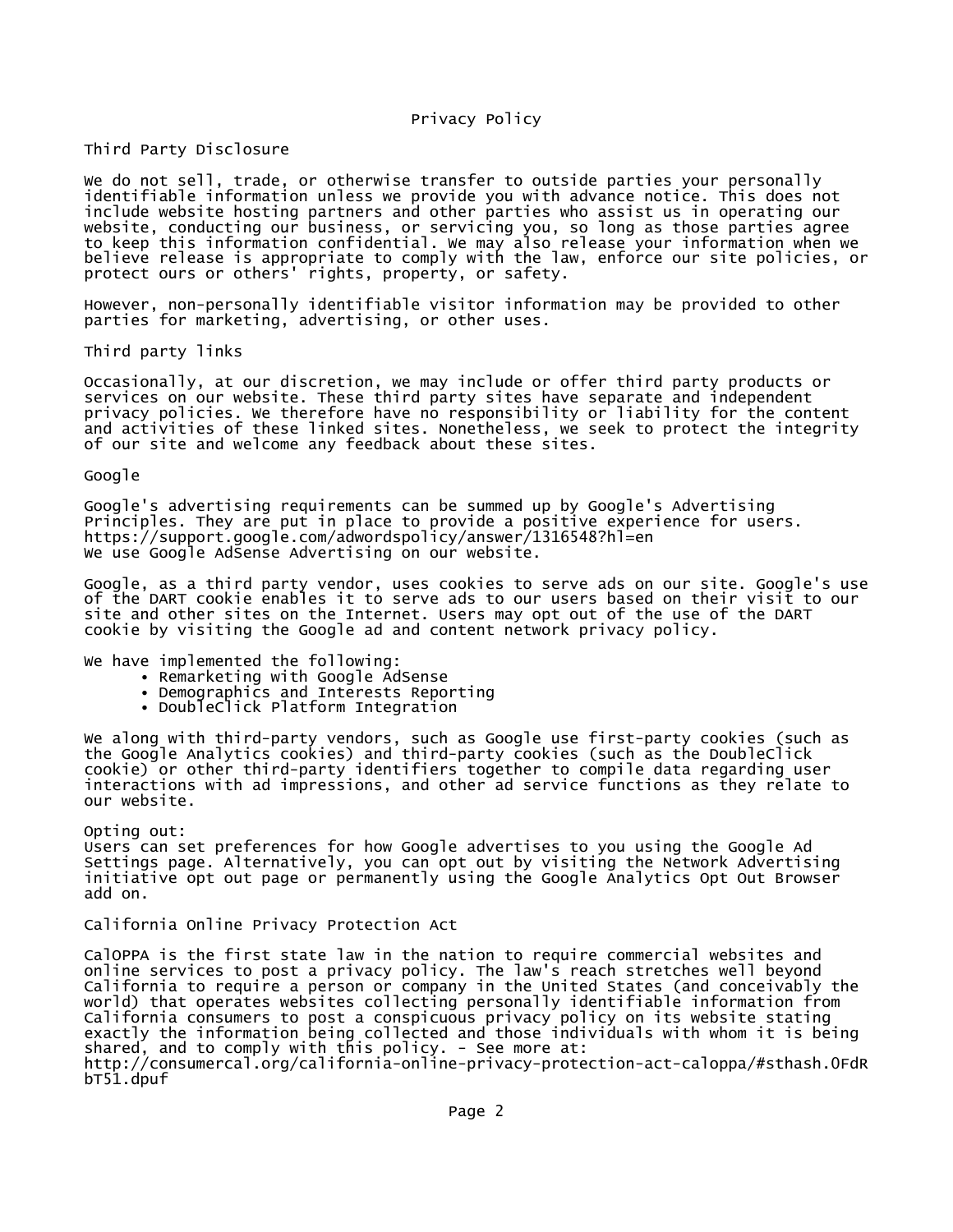Privacy Policy According to CalOPPA we agree to the following: Users can visit our site anonymously Once this privacy policy is created, we will add a link to it on our home page, or as a minimum on the first significant page after entering our website. Our Privacy Policy link includes the word 'Privacy', and can be easily be found on the page specified above.

Users will be notified of any privacy policy changes: • On our Privacy Policy Page Users are able to change their personal information: • By emailing us

How does our site handle do not track signals? We honor do not track signals and do not track, plant cookies, or use advertising when a Do Not Track (DNT) browser mechanism is in place.

Does our site allow third party behavioral tracking? It's also important to note that we allow third party behavioral tracking

COPPA (Children Online Privacy Protection Act)

When it comes to the collection of personal information from children under 13, the Children's Online Privacy Protection Act (COPPA) puts parents in control. The Federal Trade Commission, the nation's consumer protection agency, enforces the COPPA Rule, which spells out what operators of websites and online services must do to protect children's privacy and safety online. We do not specifically market to children under 13.

Fair Information Practices

The Fair Information Practices Principles form the backbone of privacy law in the United States and the concepts they include have played a significant role in the development of data protection laws around the globe. Understanding the Fair Information Practice Principles and how they should be implemented is critical to comply with the various privacy laws that protect personal information. In order to be in line with Fair Information Practices we will take the following responsive action, should a data breach occur: We will notify the users via in site notification

• Within 7 business days

We also agree to the individual redress principle, which requires that individuals have a right to pursue legally enforceable rights against data collectors and processors who fail to adhere to the law. This principle requires not only that individuals have enforceable rights against data users, but also that individuals have recourse to courts or a government agency to investigate and/or prosecute non-compliance by data processors.

### CAN SPAM Act

The CAN-SPAM Act is a law that sets the rules for commercial email, establishes requirements for commercial messages, gives recipients the right to have emails stopped from being sent to them, and spells out tough penalties for violations. We collect your email address in order to:

• Send information, respond to inquiries, and/or other requests or questions.

 • Process orders and to send information and updates pertaining to orders • We may also send you additional information related to your product and/or

service.

To be in accordance with CANSPAM we agree to the following:

- NOT use false, or misleading subjects or email addresses
- Identify the message as an advertisement in some reasonable way
- Include the physical address of our business or site headquarters
- Monitor third party email marketing services for compliance, if one is used.